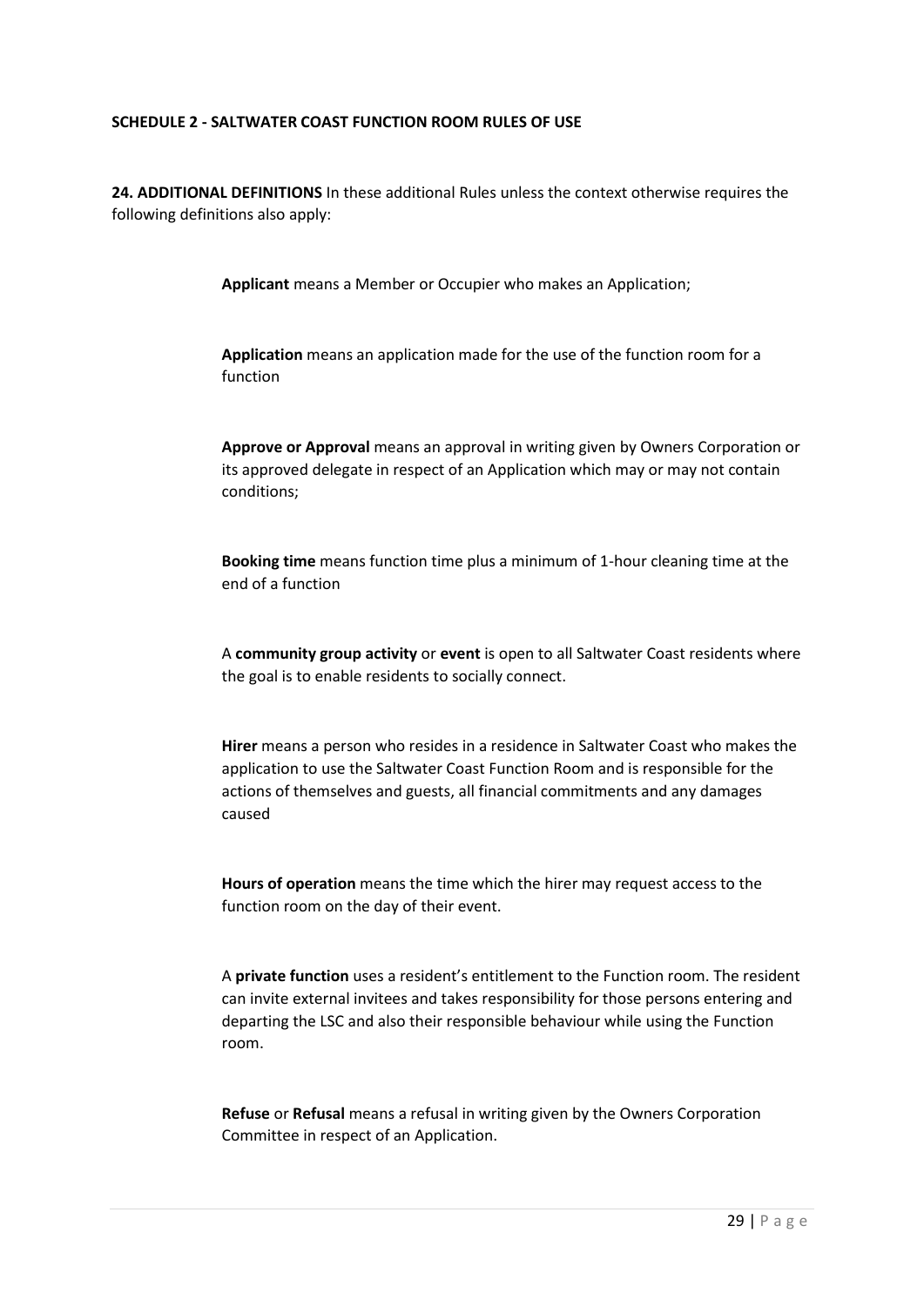# **25. INTRODUCTION**

- **25.1** Organizations, groups or individuals who hire the function room & furniture do so only for the stated purpose, which purpose must be lawful and conducted in a manner that does not disrupt or inconvenience other users of the facility. The period of hire shall commence in accordance to allocated booking time and conclude at the agreed times nominated on booking application and rooms vacated promptly;
- **25.2** The Owners Corporation maintains a "Fair Use Policy" that covers the additional guidelines for approving the use of the recreational facility;
- **25.3** The function room is available for private function bookings on the evening prior to a Public Holiday, & or on a Public Holiday, or days in lieu of a Public Holiday, additional bond and charges will apply;
- **25.4** In the event of no private function booking during the requested date and time the Owners Corporation may consider the approval of Community Group Activities or Events. Priority will be given to private bookings and the Owners Corporation reserves the right to cancel or move Community Group Activities to allow for a private function;
- **25.5** The Owners Corporation may set additional requirements prior to the approval of any community group activity or event including but not limited to: frequency, available days and times, duration, additional bonds and fees;
- **25.6** Saltwater Coast Estate Occupiers ("Hirer"), hiring the function room will be requested to show Proof of Identity & Residency in the Estate;
- **25.7** A Lot Owner must be a financial member of the Owners Corporation, for a Hirer to complete a booking. If a Lot Owner is un-financial, the Occupier of the un-financial lot will be advised to contact the leasing agent accordingly;
- **25.8** The Hirer must be in attendance during the function at all times & is responsible for guests attending; and
- **25.9** The Owners Corporation reserves the right to cancel or amend all function room bookings.

# **26. FREQUENCY OF USE**

- **26.1** Each Lot is entitled to two (2) bookings per Financial Year (1st November to 31st October). Additional bookings maybe considered at the discretion of the committee;
- **26.2** Where the member has granted access to the facilities under a lease or rental agreement to an occupier: 26.2.1. the member's entitlement to the function room transfers to the occupier; 26.2.2. access to the function room will only be granted to an occupier while the member remains financial; and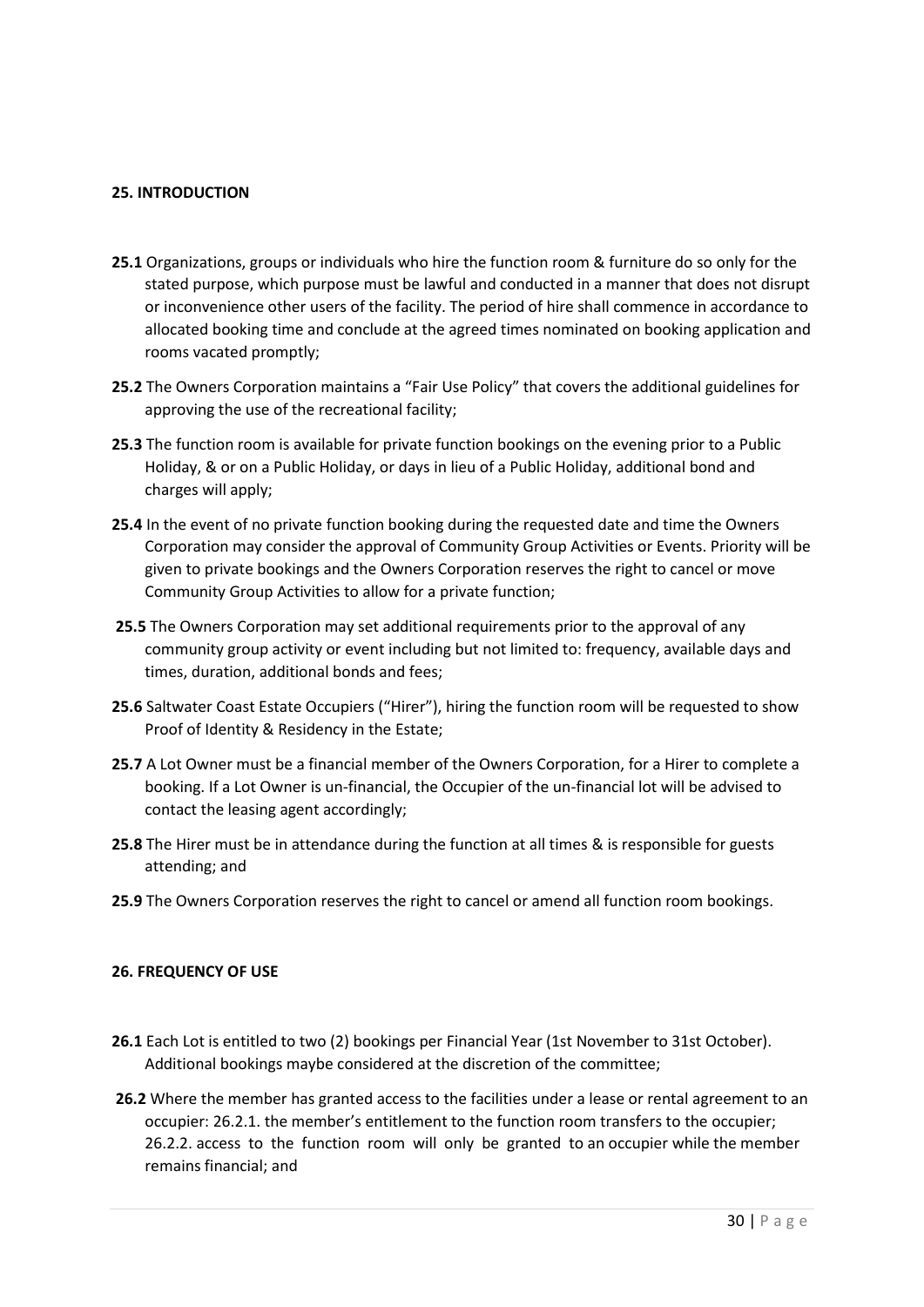- **26.2.3** the member agrees they may be liable for recovery of costs for damage or loss caused by the occupier, resident members or guests.
- **26.3** Booking must be made 14 days in advance to ensure availability of the booking & process the bond payment.

# **27. HOURS OF OPERATION, BOOKING TIME AND SUSPENSION OF DRINKS SERVICES AND ENTERTAINMENT**

**27.1** Hours of operation for the function room are:

- Sunday Thursday start 5:00am end 11:00pm
- Friday and Saturday start 5:00am end 1:00am;

**27.2** If alcohol is served during the function all drinks services must cease 1hour and 30min prior to the end of the booking time e.g. If a function is booked to 1am all drinks services must cease at 11:30pm;

- **27.3** All entertainment must cease no later than 10pm Sun-Thurs and 11:30pm Fri-Sat;
- **27.4** All guests must vacate the premises one hour prior to the end of the booking time e.g. If a function is booked to 1am all guests must vacate the premises no later than 12pm; and
- **27.5** The hirer, employees, caterers, security staff must vacate the premises no later than the end of the booking time.

# **28. MAXIMUM CAPACITY**

- **28.1** The maximum Occupancy must not exceed what is stated on the Occupancy Permit;
- **28.2** The hirer must accept that this figure is inclusive of all catering staff for the function, security guards and entertainers;
- **28.3** Non-Compliance of occupancy regulations will result in the request to close the function & to vacant the premises; and
- **28.4** All costs to enforce occupancy levels will be recovered from the Hirer's bond.

# **29. PAYMENT (ALL PAYMENTS ARE INCLUSIVE OF GST)**

- 29.1 The Owners Corporation may set fees and charges for the use of the function room including but not limited to: bond payments, booking fees, security charges, cleaning fees;
- **29.2** The Owners Corporation reserves the right to adjust the bond & payment rate(s). In this event, the member will be given the option of confirming the booking at the adjusted rate, or cancelling the booking;
- **29.3** A schedule of fees and charges "Saltwater Coast Schedule of Fees and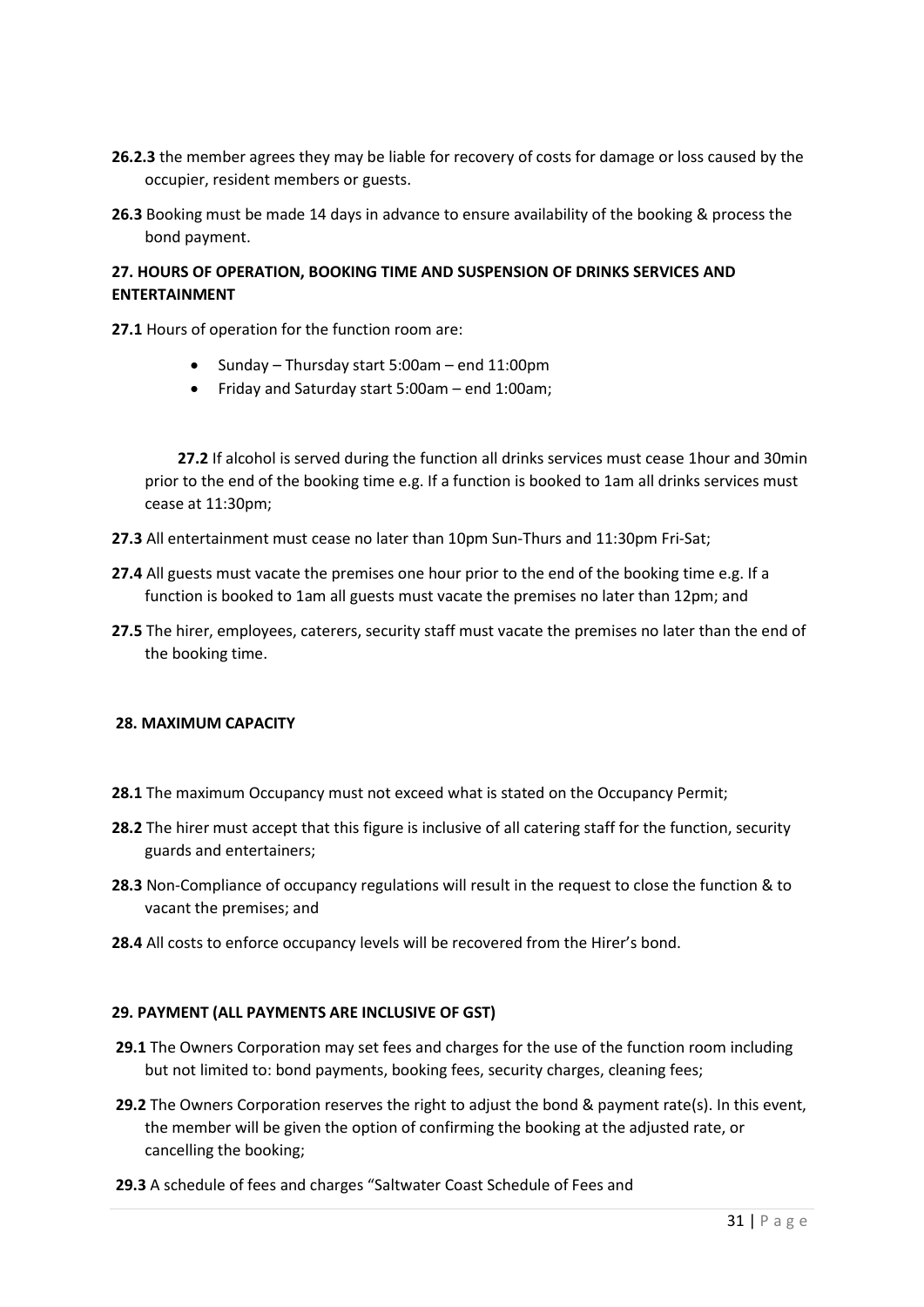Charges" will be provided to the hirer at the time of booking enquiry;

- **29.4** In order to secure a booking, payment of the bond and where required security and cleaning, are required within seven (7) working days after receipt of an invoice from the Owners Corporation Manager;
- **29.5** Bookings taken without payment will be considered tentative;
- **29.6** All required payment(s) must be finalised no later than seven (7) days prior to the event date; and
- **29.7** Where the hirer fails to make good all payments seven (7) days prior to the function, the Owners Corporation, Management or an appointed agent reserved the right to cancel the booking.

# **30. ACCESS**

- **30.1** All guests including the hirer, employees, caterers and security staff must adhere to the Operating Hours. No person(s) shall access the function room prior to the stated period of hire and all persons including the hirer, guests, caterers, entertainers must vacate the premises prior to the end of the operating hours;
- **30.2** A security token will be issued to provide access to the function room;
- **30.3** The Hirer is to collect the security token during normal working hours, at a time arranged with a member of the Centre Management team;
- **30.4** Failure to return the security tokens will incur a replacement cost plus admin fee as set out in the Saltwater Coast schedule of fees and charges;
- **30.5** All security tokens must be returned at the conclusion of hire period to the security guard onsite for the function or alternatively, placed in the drop box provided; and
- **30.6** All room doors must be locked after use.

# **31. SECURITY**

- **31.1** All functions with fifty (50) or more guests require a security guard;
- **31.2** All functions where alcohol is served require security. For every fifty (50) guests, one (1) security guard will be required;
- **31.3** Security will be arranged by the Owners Corporation at the expense of the hirer;
- **31.4** Rates for Security are set out in the current Saltwater Coast Schedule of Fees and charges; and
- **31.5** Functions must be registered with the Victoria Police Party Safe program either online http://www.police.vic.gov.au or directly at the local police station. The Owners Corporation will assist with the registration process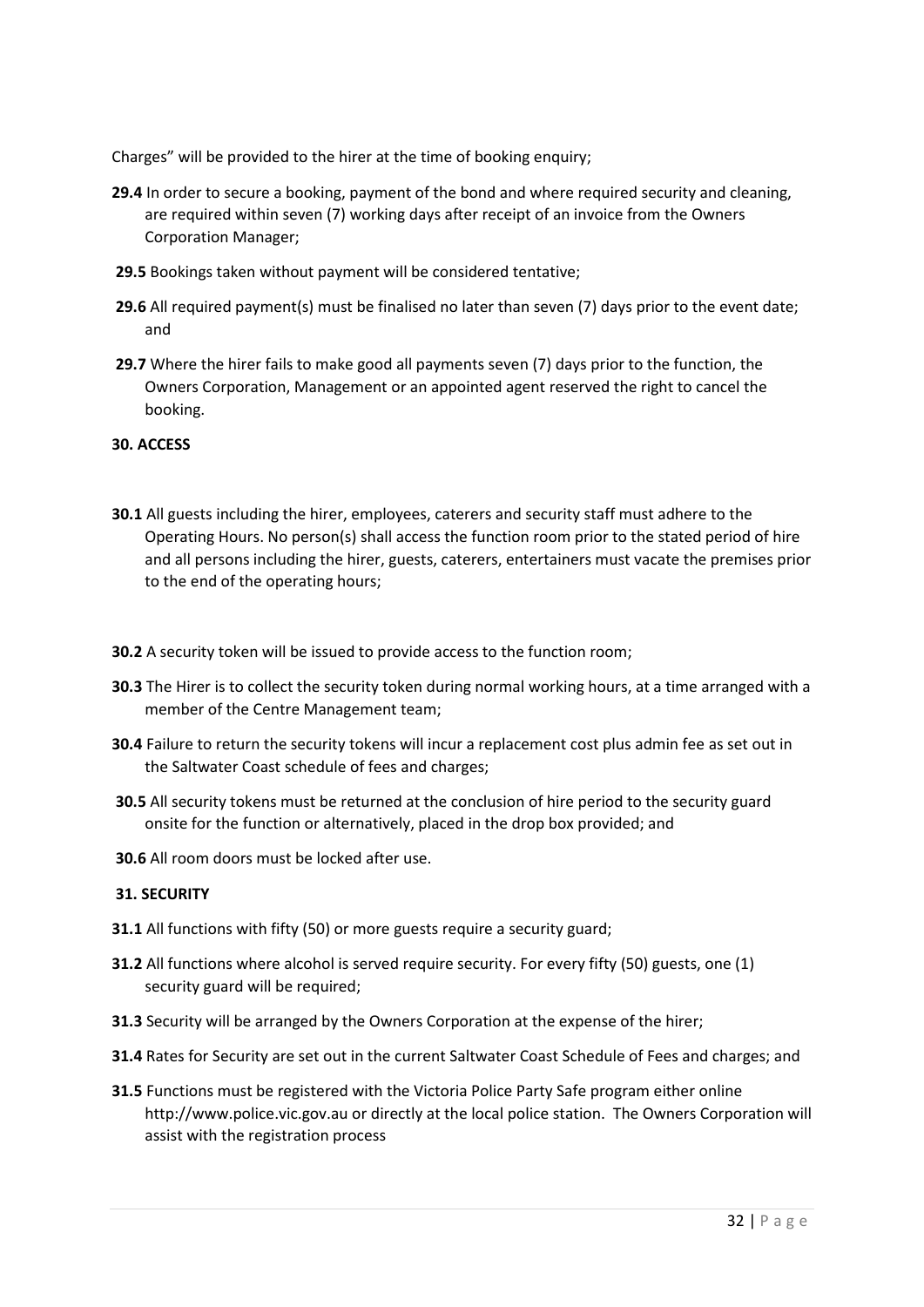# **32. ENDING A FUNCTION**

**32.1** Any of the people listed below have the right and power to stop a function at any given time:

- Member of the Centre Management Team
- A member of Emergency Services
- Police
- An appointed Security Guard
- An authorised agent of the Owners Corporation

#### **33. CATERING**

- **33.1** Catered functions (self-catered or otherwise) are no longer required to pay a cleaning fee.
- **33.2** Cleaners will be arranged by the Saltwater Coast Centre staff or an appointed delegate at the expense of the Owners Corporation;
- **33.3** Cold food may be served in rooms providing it is handled and served in a hygienic and safe manner;
- **33.4** Self-Catered Functions may only use hot water urns, coffee urns, reheat or cooking appliances provided by the Saltwater Coast Owners Corporation. These items may not be taken into the function room; and
- **33.5** BBQs are not permitted in the function room or on the balcony

# **34. RESTRICTION OF ALCOHOLIC BEVERAGES**

- **34.1** It is a condition of the Function Room Booking Process, when the service of alcohol is intended, that a security guard is present at all times as positioned by the Owners Corporation;
- **34.2** The Liquor Control Reform Act 1998 is the primary piece of legislation regulating the supply and consumption of liquor in Victoria:
- **34.3** The Hirer must provide a copy of a permit one (1) working day prior to the booking or the booking will be cancelled;
- **34.4** The permit holder / licensee is responsible for the service of alcohol during the function and all obligations under the Liquor Control Reform Act;
- **34.5** Alcohol cannot be served to or by persons under the age of eighteen (18);
- **34.6** Responsible serving of alcohol will be enforced;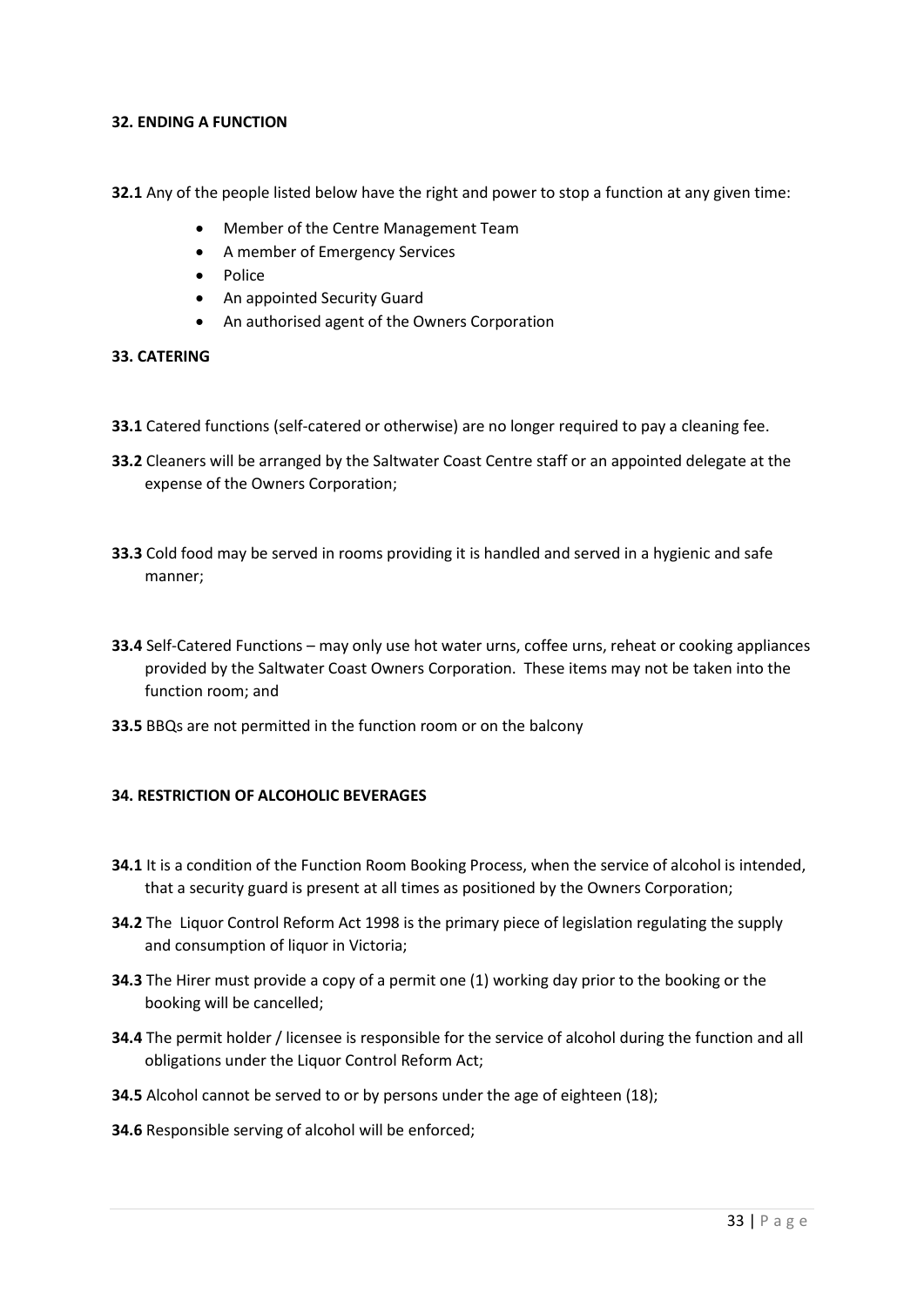- **34.7** All drink services of beverages containing alcohol must cease 1hour and 30mins prior to the end of the function booking time or not later than 11:30pm e.g. If a function is booked to 1am all drinks services must cease at 11:30pm;
- **34.8** No guest is permitted to bring their own alcohol into the function room under any circumstances;
- **34.9** Alcohol is not permitted to leave the function room area under any circumstances; and
- **34.10** Alcohol being taken from the function room by the Hirer or guest/s will result in complete loss of bond and a suspension of the Hirers security token in accordance with the Owners Corporation Breach Penalty system.

# **35. FURNITURE USE AND DECORATIONS**

- **35.1** The function room has tables and chairs available for use which are stored in the plant room;
- **35.2** It is the responsibility of the Hirer to ensure that all tables & chairs are returned to the allocated positions in the plant room. Five (5) table and fifteen (15) chairs are to be set up in the middle of the room after the function;
- **35.3** The Hirer will be responsible for the cost of any damage to the room and or equipment provided in the room (chairs, tables, audio visual equipment, kitchen equipment or appliances);
- **35.4** No nails, pins, screws, bolts, tape etc. may be driven into or fixed to the walls and fixtures of the function room; and no equipment, furniture or any structures including jumping castles or decorative lighting, posters, placards or notices may be taken into the function room, or placed or displayed outside it or used there without the previous consent of the Owners Corporation or its manager;
- **35.5** Any external entertainment/entertainers e.g. DJ or Face Painting etc. Must be disclosed in writing at the time of the booking and be approved by the Owners Corporation or is Manager prior to the function taking place; and
- **35.6** The Owners Corporation will seek recovery of costs from the hirer for any damages.

# **36. OCCUPATIONAL HEALTH & SAFETY**

- **36.1** The Hirer must adhere to all Occupational Health and Safety requirements including those relating to exposure to noise, working at heights, manual handling and safe operation of equipment;
- **36.2** The Hirer shall comply in every respect with regulations under the Health Act 1958 and the Building Code of Australia with regard to public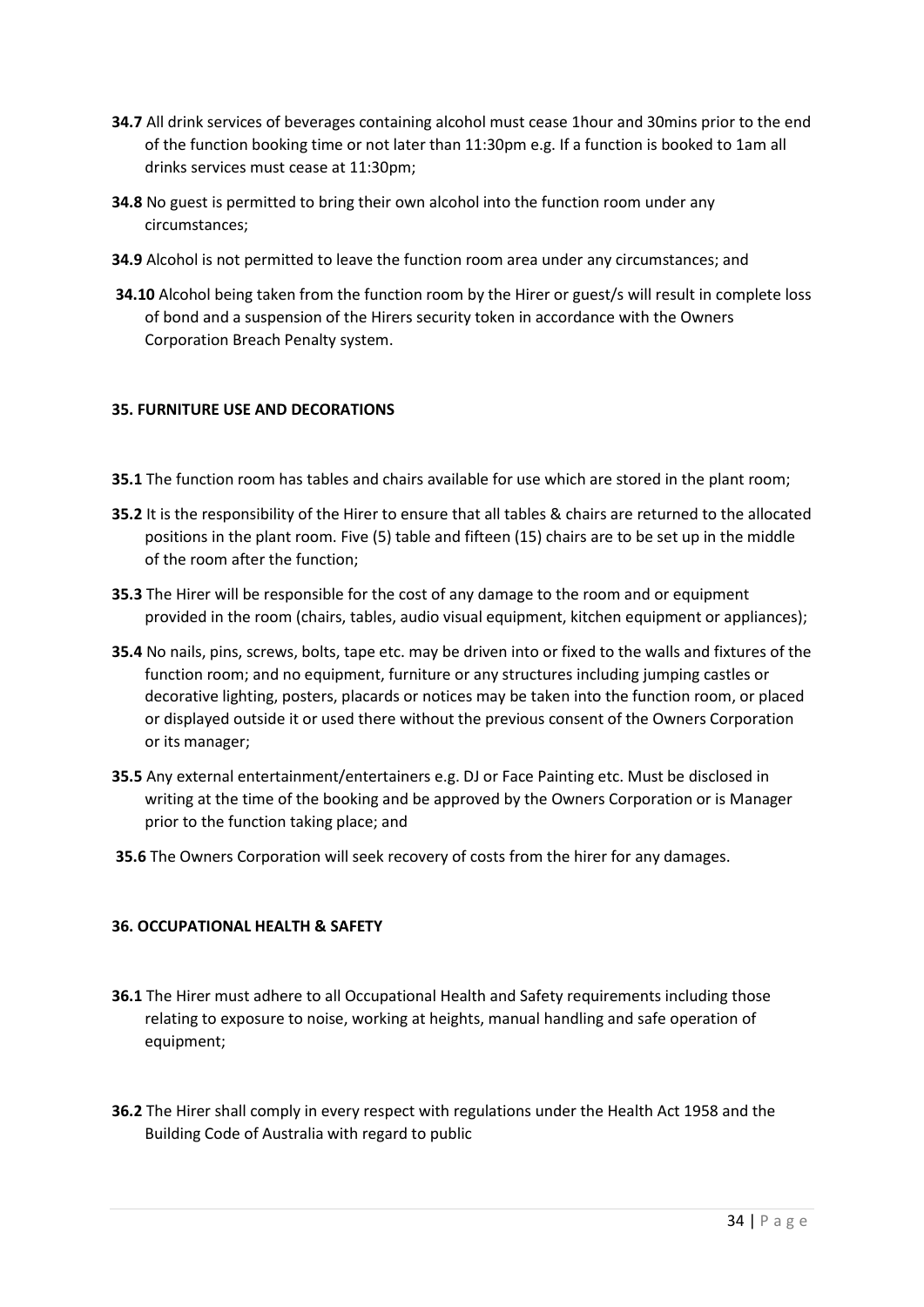buildings for the prevention of overcrowding and obstruction of doorways, passages, corridors or any other part of the building to ensure the safe exiting from the building in case of an emergency;

- **36.3** Smoking is not permitted anywhere in the building including toilets, car park or within five metres of front entry;
- **36.4** Illicit drug use is strictly prohibited;
- **36.5** No animals, birds or reptiles are allowed in any part of the building;
- **36.6** Dogs must not be tied up and left on leads outside front or rear of building;
- **36.7** Dangerous goods or gas cylinders are not allowed in the building other than in designated storage rooms or as approved by the Owners Corporation;
- **36.8** Power points are provided for use of equipment that conforms to Australian standards;
- **36.9** No external sound amplification equipment is to be used without prior approval;
- **36.10** No additional lighting is to be installed in the function room without prior approval; and
- **36.11** Hot water urns and coffee urns are not permitted in the function room.

#### **37. BALCONY**

- **37.1** The balcony area can be utilised during functions with the following restrictions:
	- No Chairs or tables permitted on the balcony at any time;
	- No glass permitted on the balcony at any time;
	- No smoking is permitted on the balcony at any time; and
	- Minors must be actively supervised by an Adult.

# **38. AMENITIES (Toilets)**

**38.1** Guests are to use the amenities located on the first floor only. No guests are to wander around the ground floor without an inducted member. None of the Lifestyle Centre facilities (Gym, Pool, Tennis courts, BBQ) are to be used during a function or by guests at a function.

# **39. PARKING**

**39.1** ALL vehicles are parked at owner's risk. The Owners Corporation are under no liability to insure against loss, theft or damage to vehicles.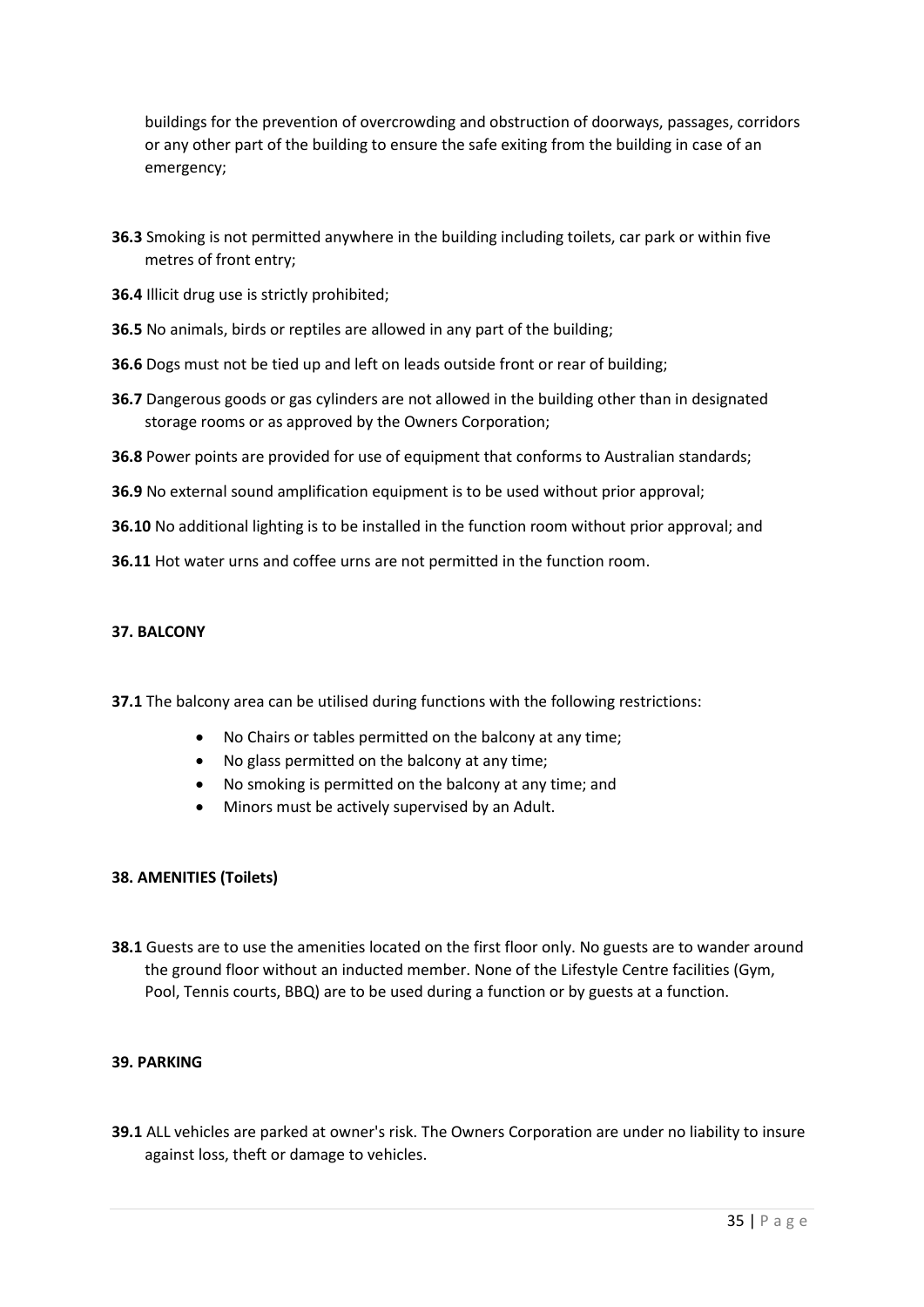#### **40. ANTI-SOCIAL OR VIOLENT BEHAVIOUR**

- **40.1** These rules should be read in conjunction with Rule 6.19, 8, 9 and Schedule 6;
- **40.2** Any acts of anti-social, violent or threatening behaviour by the Hirer or guest/s of the Hirer during the course of a function will not be tolerated and will result in complete loss of bond and may become subject further disciplinary action as set out in Schedule 6; and
- **40.3** In the event of this type of incident, the function will not be allowed to continue and police will be notified.

# **41. CLEANING AFTER YOUR FUNCTION**

- **41.1** All catered (self-catered or otherwise) functions will NOT be charged a cleaning fee.
- **41.2** All facilities including furniture, white boards, floor coverings, window blinds and any other facilities utilised during hire must be left tidy and in good order;
- **41.3** It is the responsibility of the Hirer to ensure that all tables & chairs are returned to the allocated positions in the plant room. Five (5) table and fifteen (15) chairs are to be set up in the middle of the room after the function;
- **41.4** All additional chairs and tables are to be stacked and put away in the plant room where they were taken from;
- **41.5** Rubbish should be placed in provided rubbish bags and left neatly within the kitchenette. All packaging must be removed by the Hirer; and
- **41.6** The Owners Corporation will seek recovery of costs from the hirer for any damages.

# **42. DAMAGES AND PAYMENT OF DAMAGES**

- **42.1** The Hirer is required to notify the Centre Manager of any damages caused, during the allotted time booked for the function;
- **42.2** Should any damage be caused to the function area during the period of the function booking, the bond will be retained until any damage caused is repaired;
- **42.3** The cost of the repair of the damage will be deducted from the bond;
- **42.4** The Hirer shall be responsible for and agrees to pay any costs in excess of the bond amount for repairs of any damage caused during the function room booking time;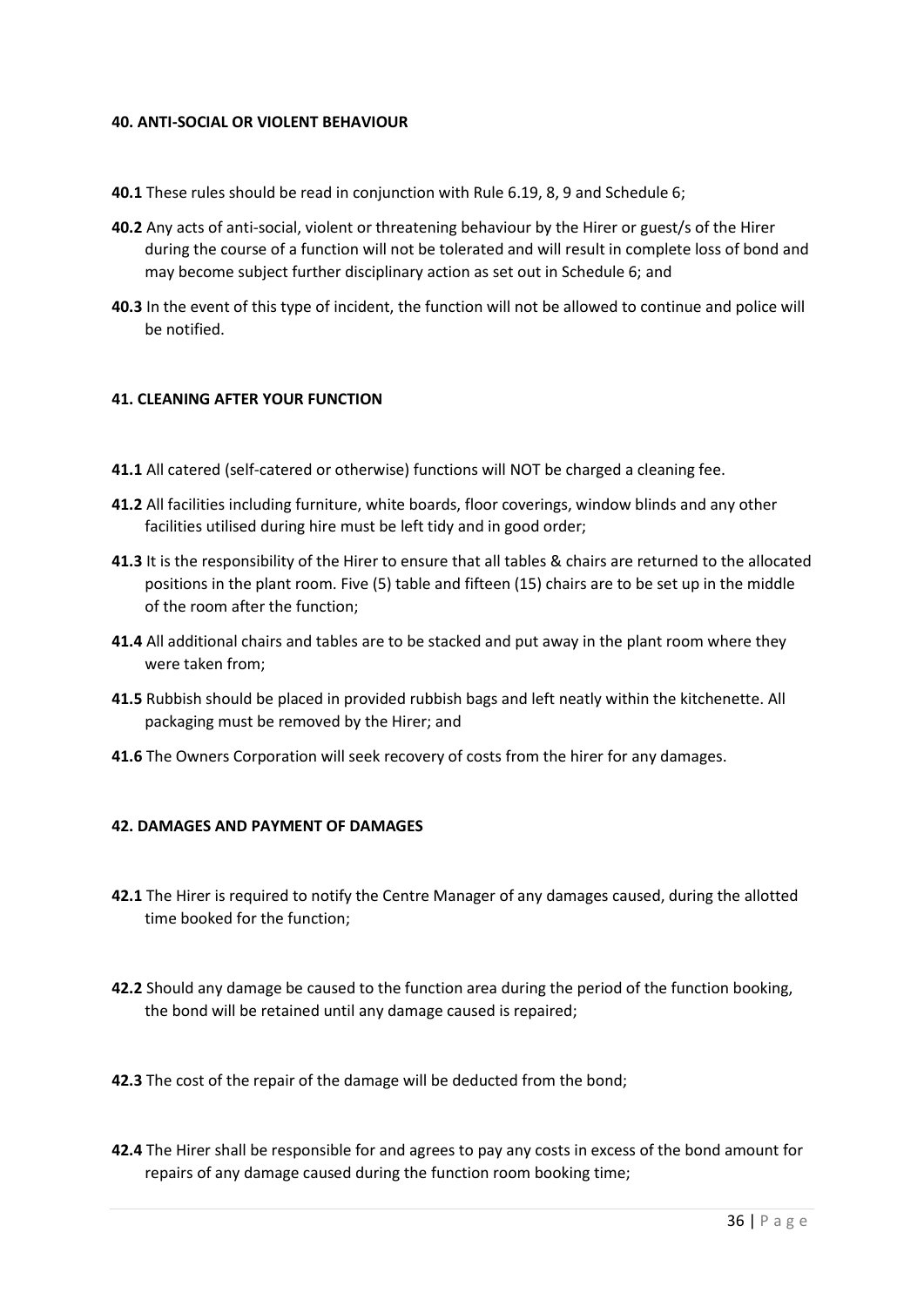- **42.5** The Owners Corporation reserves the right to recover any costs incurred as a result of damage, misuse or breach of the facility rules;
- **42.6** The Hirer must pay to the Owners Corporation any charges levied against the Hirer in respect of the costs incurred by the Owners Corporation relating to repair to any damage including without limitation administrative costs, legal costs and the costs of any works performed to rectify any damage;
- **42.7** The hirer must allow the owners corporation, its employees, contractors or agents to rectify any damage;
- **42.8** The hirer agrees to accept a certificate signed by the Owners Corporation Manger as prima facie proof of costs and expenses incurred by the Owners Corporation relating to the damage claim; and
- **42.9** Cost of damages is determined by the repairing contractor. These costs will be retained from the bond. The Hirer will be advised prior to the payment of damages being applied.

# **43. RECOVERY OF EXPENDITURE**

- **43.1** Where the Owners Corporation expends money to make good the damage caused by a breach of the Act or of these rules by an Member or Occupier or the tenants, guests, servants, employees, agents or children, invitees or licensees of such Member or Occupier or any of them, the Owners Corporation will be entitled to recover the amount so expended as a debt in an action in VCAT or any court of competent jurisdiction from the Member who was the owner of the Lot at the time when the damage occurred; and
- **43.2** The Owners Corporation may recover costs from the hirer for ay emergency services that have to attend the Lifestyle Centre during the hirers designated function time for any emergency caused by the hirer or their guests.

# **44. INSURANACE**

- **44.1** The Saltwater Coast Lifestyle Centre including the function room is fully covered for any claims due to negligence on the Owners Corporations part; and
- **44.2** It is the responsibility of the user to take out its own insurance, to cover any other claims which may arise in relation to its hirer and use of the function room.

# **45. DISCLAIMER**

**45.1** The Owners Corporation, its agents and servants shall not be liable to the user or to any person using or entering the Saltwater Lifestyle Centre for personal injury or for damage to, loss or theft of any property brought into the facility; however it may be caused, unless caused by